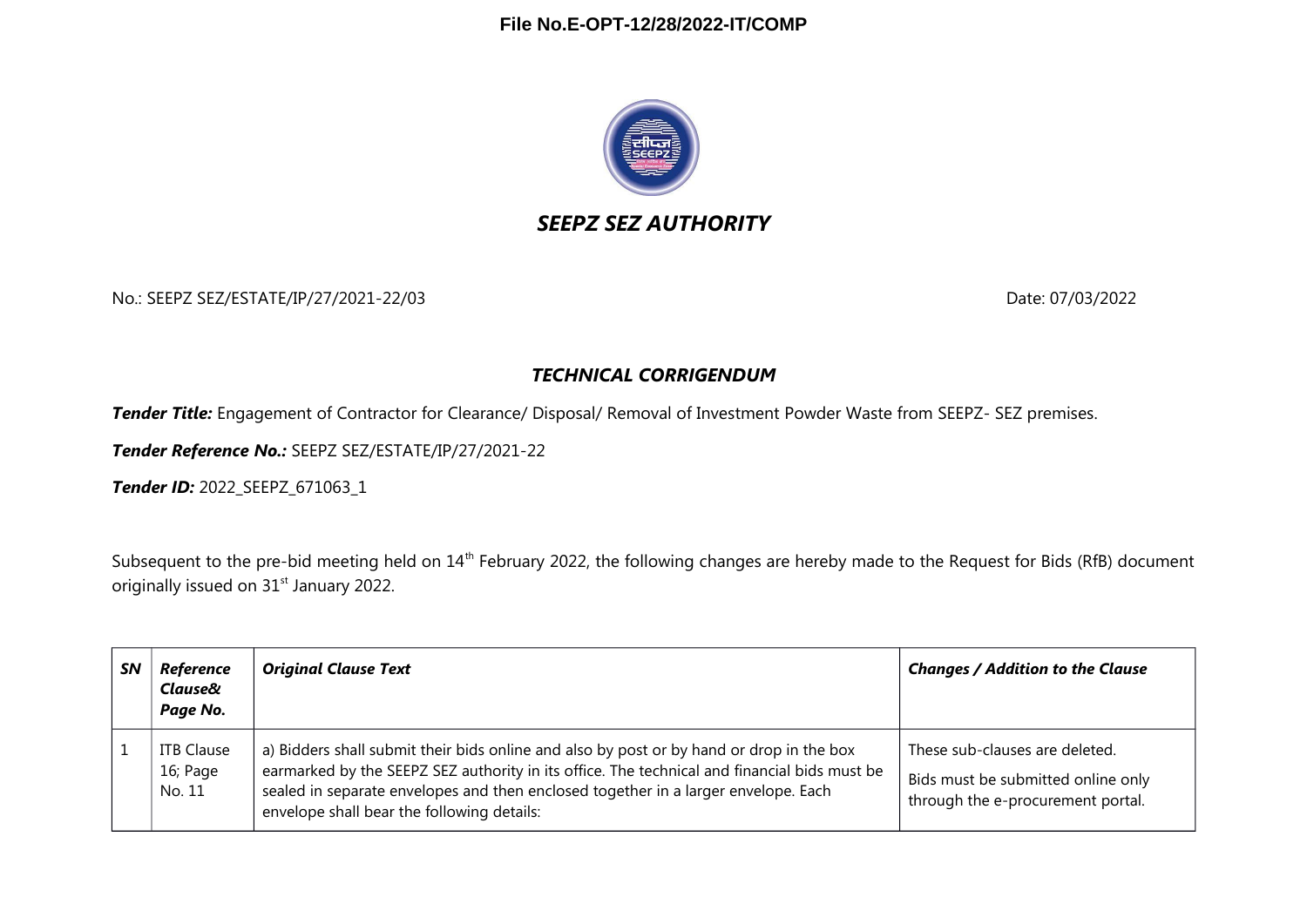# **File No.E-OPT-12/28/2022-IT/COMP**

|                |                                               | > Tender ID / Bid Ref. No. and Tender Title (subject matter of procurement);                                                                                                                                                                                                                                                                                                                     |                                                                                                                                                                                                                                                                                                                                                                                                                       |
|----------------|-----------------------------------------------|--------------------------------------------------------------------------------------------------------------------------------------------------------------------------------------------------------------------------------------------------------------------------------------------------------------------------------------------------------------------------------------------------|-----------------------------------------------------------------------------------------------------------------------------------------------------------------------------------------------------------------------------------------------------------------------------------------------------------------------------------------------------------------------------------------------------------------------|
|                |                                               | > Complete postal address of the Procuring Entity (SEEPZ SEZ Authority);                                                                                                                                                                                                                                                                                                                         |                                                                                                                                                                                                                                                                                                                                                                                                                       |
|                |                                               | > Name and complete address along with the mobile, telephone number and email address<br>of the Bidder;                                                                                                                                                                                                                                                                                          |                                                                                                                                                                                                                                                                                                                                                                                                                       |
|                |                                               | > A warning 'not to open before the time and date for bid opening' as indicated in the<br><b>Bidding Documents</b>                                                                                                                                                                                                                                                                               |                                                                                                                                                                                                                                                                                                                                                                                                                       |
|                |                                               | b) If all envelopes are not sealed and marked as required, the SEEPZ SEZ authority will<br>assume no responsibility about its consequences viz. misplacement or premature opening<br>of the bid.                                                                                                                                                                                                 |                                                                                                                                                                                                                                                                                                                                                                                                                       |
| $\overline{2}$ | <b>ITB Clause</b><br>25-b; Page<br>No. 15     | <b>Evaluation of Bids</b><br>The evaluation of financial bid will include and take into account all taxes and duties / GST<br>payable on the services if the contract is awarded to the Bidder. The bidder to include all<br>applicable taxes to the concerned government authority. SEEPZ SEZ Authority will not be<br>liable to pay any amount in addition to the quoted amount towards taxes. | Now read as:                                                                                                                                                                                                                                                                                                                                                                                                          |
|                |                                               |                                                                                                                                                                                                                                                                                                                                                                                                  | "Evaluation of Bids                                                                                                                                                                                                                                                                                                                                                                                                   |
|                |                                               |                                                                                                                                                                                                                                                                                                                                                                                                  | Evaluation of bids shall be on the basis<br>of the rate offered by the bidder. The<br>offered rate shall be deemed to be net<br>of all the relevant taxes to be paid by<br>the bidder. In other words, bidder shall<br>not deduct any amounts from the rate<br>payable towards payment of any taxes<br>or duties. However, the custom duty<br>shall not be payable by the bidder in<br>addition to the offered rate." |
| 3              | <b>ITB Clause</b><br>$11(a)$ ; Page<br>No. 18 | In addition to the documents prescribed in ITB, bidders shall also submit a draft work plan<br>for one-time removal and disposal of the investment powder waste (approx. 1700 MT). This<br>plan should include key tasks, corresponding timelines, details regarding environmental<br>safeguards and names of designated persons in-charge.                                                      | This clause is deleted. Only the<br>successful bidder is required to submit<br>the work plan after issuance of the letter<br>of acceptance.                                                                                                                                                                                                                                                                           |